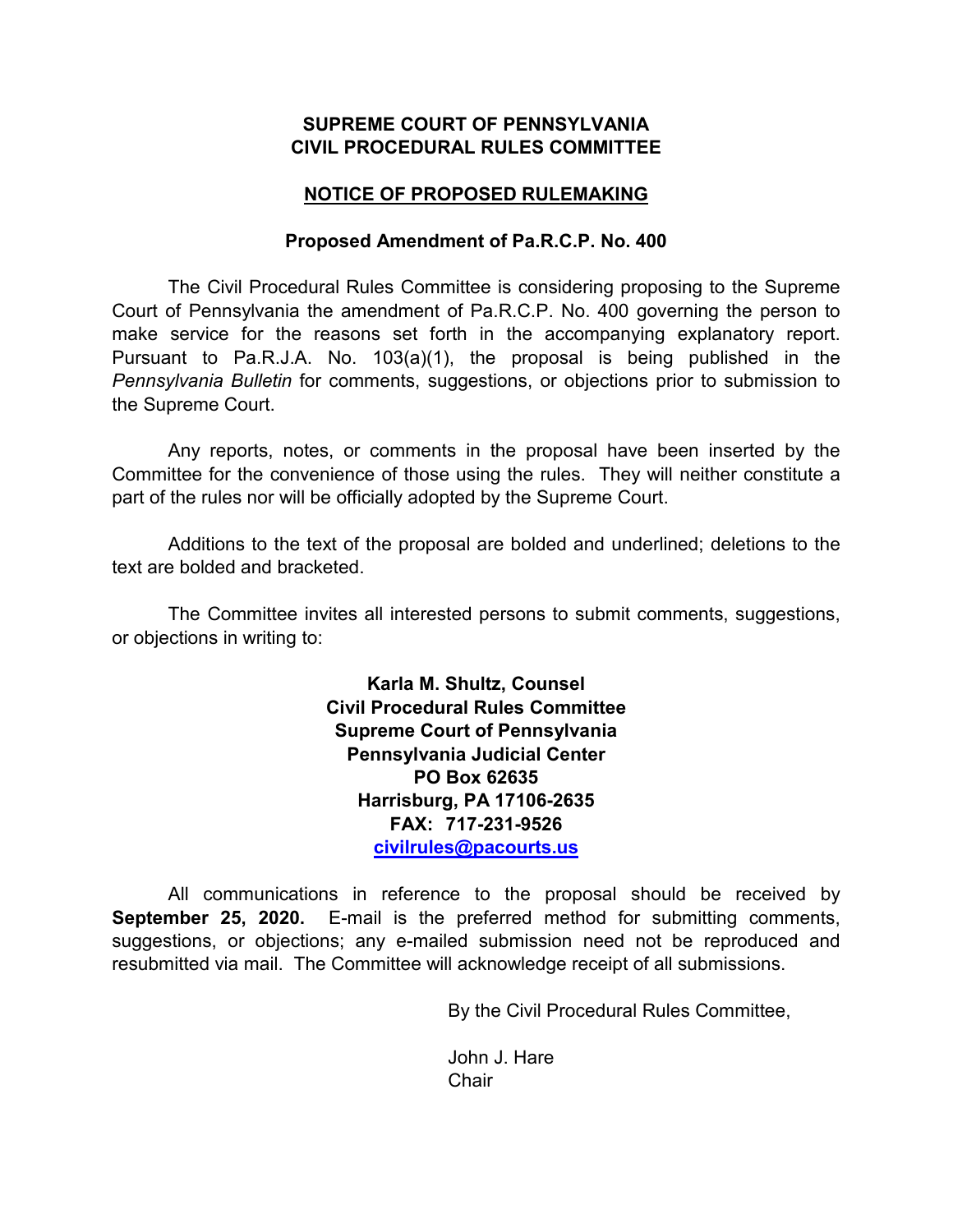### **SUPREME COURT OF PENNSYLVANIA CIVIL PROCEDURAL RULES COMMITTEE**

#### **PUBLICATION REPORT**

The Civil Procedural Rules Committee is considering proposing the amendment of Rule 400(b) governing those actions in which both the sheriff and a competent adult may serve original process. The proposal is the result of the Committee's examination of the holding in *Encompass Ins. Co. v. Stone Mansion Restaurant Inc.*, 902 F.3d 147 (3d Cir. 2018) concerning the removal of actions from state to federal court and permitting pre-service or "snap" removal.

28 U.S.C. § 1441(a) provides that a civil action brought in a state court may be removed to federal court where there is federal subject matter jurisdiction, including where there is complete diversity of citizenship between all plaintiffs and all defendants. Section 1441(b) states the "forum defendant" exception to that rule: an action otherwise removable on the basis of diversity jurisdiction "may not be removed if any of the parties in interest properly joined and served as defendants is a citizen of the State in which the action is brought." 28 U.S.C. § 1441(b) (emphasis added).

In *Encompass Ins. Co.*, the United States Third Circuit Court of Appeals held that Section 1441(b) does not prevent removal to federal court on the basis of diversity jurisdiction where there is a forum defendant when the forum defendant has not yet been served. In other words, removal is proper where the plaintiff intends to serve and proceed against an in-state defendant, but removal is filed before both joinder and service have occurred.

Preliminarily, delay between the filing of the complaint and original service provides opportunity for "snap" removal. As reported to the Committee, the method of original service available to plaintiffs is a significant factor in the magnitude of any delay. For example, employing a private process server permits prompt, plaintiff-directed service on defendants whereas the timing of sheriff-effectuated service varies widely within Pennsylvania. The Committee focused on reducing this potential inconsistency in statewide practice as it relates to "snap" removal.

The Committee observed that Rule 400(a) provides that the sheriff must serve original process of civil actions within the Commonwealth. Rule 400(b) sets forth certain, discrete civil actions for which, in addition to service by the sheriff, original process within the Commonwealth may be served by a competent adult. These include civil actions in which the complaint includes a request for injunctive relief, perpetuation of testimony, appointment of a receiver; partition; and declaratory judgment when declaratory relief is the only relief sought. In addition, Rule 400.1 also permits service of original process in Philadelphia County only by either the sheriff or a competent adult.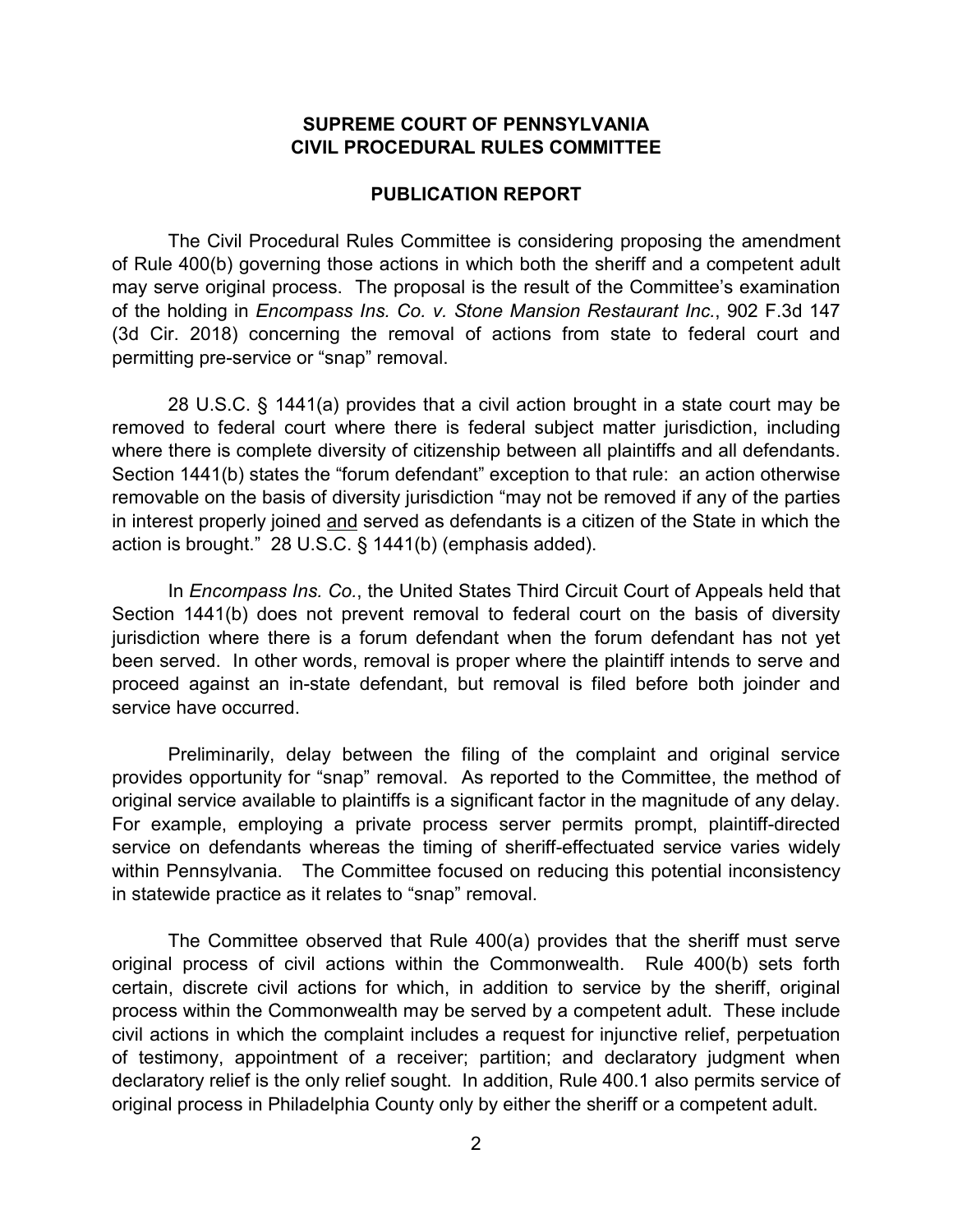The various means of permissible original service in Pennsylvania, as provided by the Rules, has resulted in disparate delays in original service, which has led to inconsistent "snap" removal opportunities based upon the county of filing. To address this disparity, the Committee is proposing a modest amendment to Rule 400(b) to extend service of original process by a competent adult to every county only in the narrow category of cases impacted by the *Encompass Ins. Co*. decision, providing the same options for service in these cases regardless of the county in which the defendant is located.

An alternative resolution would be to remove the category of cases subject to "snap" removal from operation of Rule 400(b) so that such cases must also be served by sheriff pursuant to Rule 400(a). However, this approach, which seemingly fosters additional delay, appeared contrary to the purpose of the Rules to obtain speedy determinations of actions. *See, e.g.,* Pa.R.C.P. No. 128.

Accordingly, the Committee invites all comments, objections, concerns, and suggestions regarding this proposed rulemaking.